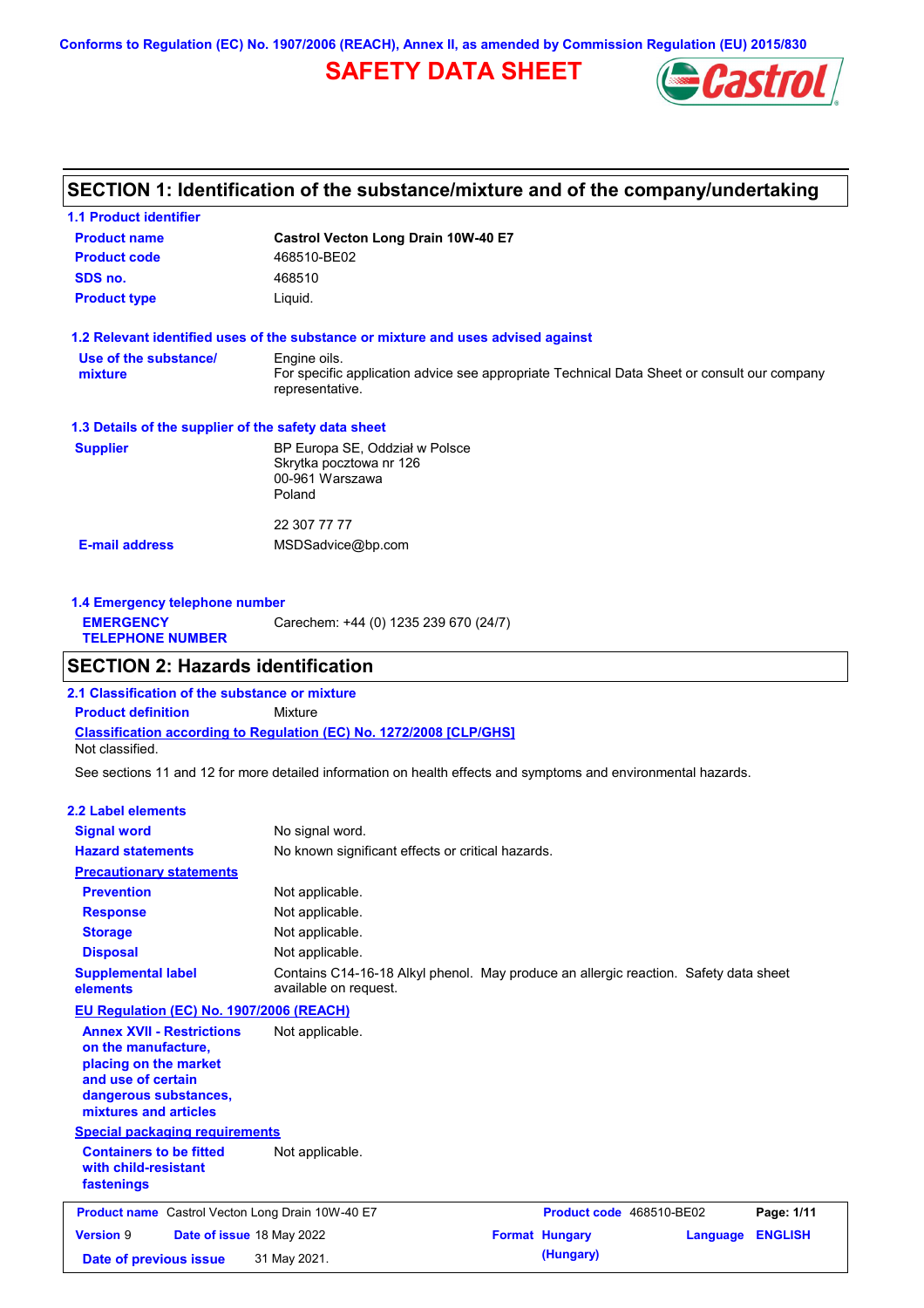## **SECTION 2: Hazards identification**

| <b>Tactile warning of danger</b>                                                                                         | Not applicable.                                                                                                                                                                                                                                                                                                                                                        |
|--------------------------------------------------------------------------------------------------------------------------|------------------------------------------------------------------------------------------------------------------------------------------------------------------------------------------------------------------------------------------------------------------------------------------------------------------------------------------------------------------------|
| 2.3 Other hazards                                                                                                        |                                                                                                                                                                                                                                                                                                                                                                        |
| <b>Results of PBT and vPvB</b><br>assessment                                                                             | Product does not meet the criteria for PBT or vPvB according to Regulation (EC) No. 1907/2006,<br>Annex XIII.                                                                                                                                                                                                                                                          |
| <b>Product meets the criteria</b><br>for PBT or vPvB according<br>to Regulation (EC) No.<br><b>1907/2006, Annex XIII</b> | This mixture does not contain any substances that are assessed to be a PBT or a vPvB.                                                                                                                                                                                                                                                                                  |
| Other hazards which do<br>not result in classification                                                                   | Defatting to the skin.<br>USED ENGINE OILS<br>Used engine oil may contain hazardous components which have the potential to cause skin<br>cancer.<br>See Toxicological Information, section 11 of this Safety Data Sheet.<br>Experimental data on one or more of the components has been used to determine all or part of<br>the hazard classification of this product. |

### **SECTION 3: Composition/information on ingredients**

**3.2 Mixtures**

**Product definition**

| <b>Product definition</b><br>Mixture                                                   |                                                                                        |             |                                                                    |             |
|----------------------------------------------------------------------------------------|----------------------------------------------------------------------------------------|-------------|--------------------------------------------------------------------|-------------|
| Mighly refined base oil (IP 346 DMSO extract < 3%). Proprietary performance additives. |                                                                                        |             |                                                                    |             |
| <b>Product/ingredient</b><br>name                                                      | <b>Identifiers</b>                                                                     | %           | <b>Regulation (EC) No.</b><br>1272/2008 [CLP]                      | <b>Type</b> |
| Distillates (petroleum), hydrotreated<br>heavy paraffinic                              | REACH #: 01-2119484627-25<br>$EC: 265-157-1$<br>CAS: 64742-54-7<br>Index: 649-467-00-8 | $≥50 - ≤75$ | Not classified.                                                    | $[2]$       |
| Base oil - unspecified                                                                 | Varies - See Key to<br>abbreviations                                                   | ≥10 - ≤25   | Not classified.                                                    | $[2]$       |
| Distillates (petroleum), hydrotreated<br>heavy paraffinic                              | REACH #: 01-2119484627-25<br>EC: 265-157-1<br>CAS: 64742-54-7<br>Index: 649-467-00-8   | ≤5          | Asp. Tox. 1, H304                                                  | [1] [2]     |
| zinc bis[O-(6-methylheptyl)] bis[O-(sec-<br>butyl)] bis(dithiophosphate)               | REACH #: 01-2119543726-33<br>EC: 298-577-9<br>CAS: 93819-94-4                          | 2.5         | Skin Irrit. 2, H315<br>Eye Dam. 1, H318<br>Aquatic Chronic 2, H411 | $[1]$       |
| C14-16-18 Alkyl phenol                                                                 | REACH #: 01-2119498288-19                                                              | ≤3          | Skin Sens. 1B, H317<br>STOT RE 2, H373                             | $[1]$       |

**See Section 16 for the full text of the H statements declared above.**

#### **Type**

[1] Substance classified with a health or environmental hazard

[2] Substance with a workplace exposure limit

[3] Substance meets the criteria for PBT according to Regulation (EC) No. 1907/2006, Annex XIII

[4] Substance meets the criteria for vPvB according to Regulation (EC) No. 1907/2006, Annex XIII

[5] Substance of equivalent concern

[6] Additional disclosure due to company policy

Occupational exposure limits, if available, are listed in Section 8.

### **4.1 Description of first aid measures SECTION 4: First aid measures**

| In case of contact, immediately flush eyes with plenty of water for at least 15 minutes. Eyelids                                                                                                                                       |
|----------------------------------------------------------------------------------------------------------------------------------------------------------------------------------------------------------------------------------------|
| should be held away from the eyeball to ensure thorough rinsing. Check for and remove any<br>contact lenses. Get medical attention.                                                                                                    |
|                                                                                                                                                                                                                                        |
| Wash skin thoroughly with soap and water or use recognised skin cleanser. Remove<br>contaminated clothing and shoes. Wash clothing before reuse. Clean shoes thoroughly before<br>reuse. Get medical attention if irritation develops. |
| If inhaled, remove to fresh air. Get medical attention if symptoms occur.                                                                                                                                                              |
| Do not induce vomiting unless directed to do so by medical personnel. Get medical attention if<br>symptoms occur.                                                                                                                      |
|                                                                                                                                                                                                                                        |

| <b>Product name</b> Castrol Vecton Long Drain 10W-40 E7 |                                  | <b>Product code</b> 468510-BE02 |                         | Page: 2/11 |
|---------------------------------------------------------|----------------------------------|---------------------------------|-------------------------|------------|
| <b>Version 9</b>                                        | <b>Date of issue 18 May 2022</b> | <b>Format Hungary</b>           | <b>Language ENGLISH</b> |            |
| Date of previous issue                                  | 31 May 2021.                     | (Hungary)                       |                         |            |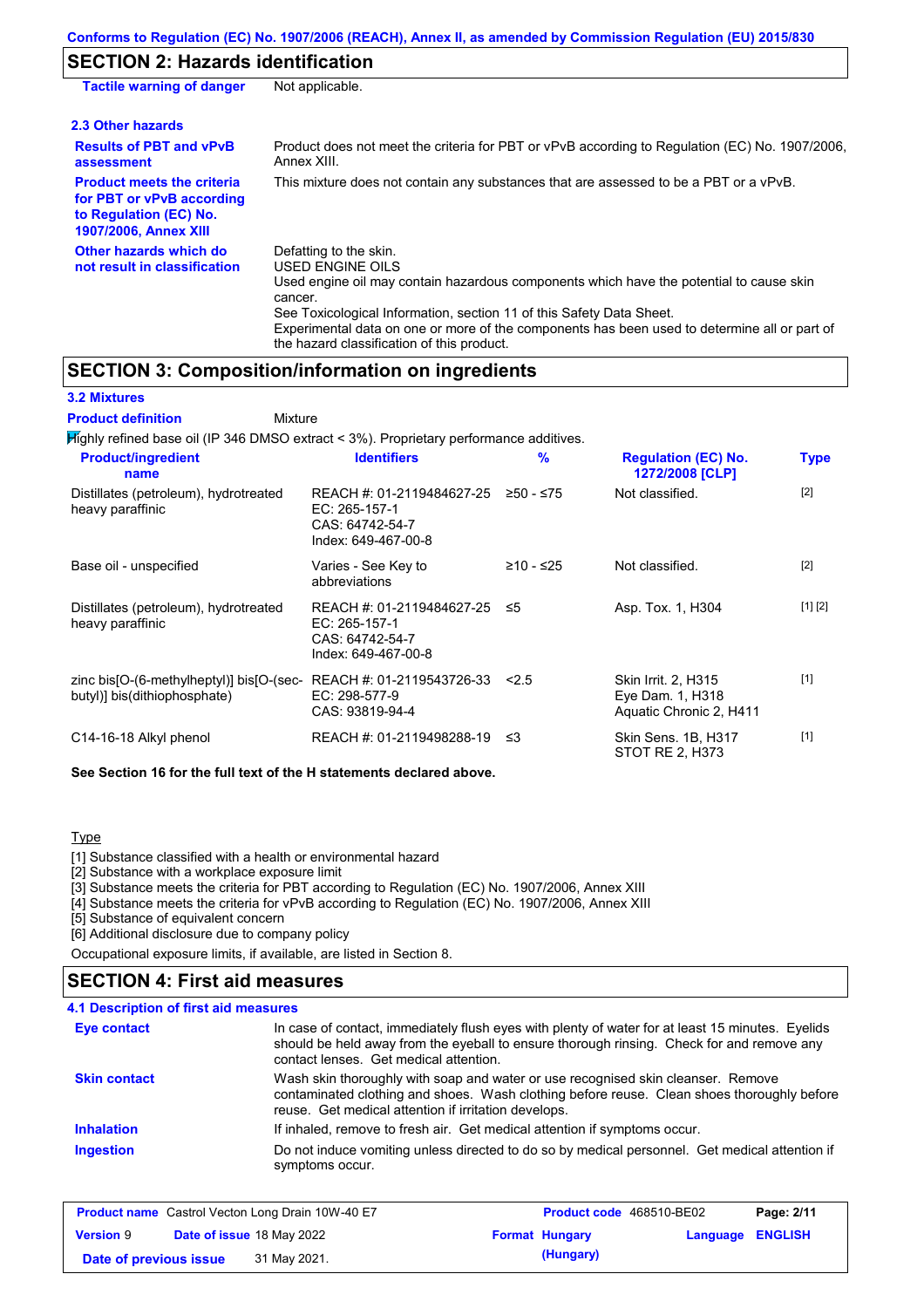|                                       | <b>SECTION 4: First aid measures</b>                                                                                                                                        |  |  |  |  |
|---------------------------------------|-----------------------------------------------------------------------------------------------------------------------------------------------------------------------------|--|--|--|--|
| <b>Protection of first-aiders</b>     | No action shall be taken involving any personal risk or without suitable training. It may be<br>dangerous to the person providing aid to give mouth-to-mouth resuscitation. |  |  |  |  |
|                                       | 4.2 Most important symptoms and effects, both acute and delayed                                                                                                             |  |  |  |  |
|                                       | See Section 11 for more detailed information on health effects and symptoms.                                                                                                |  |  |  |  |
| <b>Potential acute health effects</b> |                                                                                                                                                                             |  |  |  |  |
| <b>Inhalation</b>                     | Vapour inhalation under ambient conditions is not normally a problem due to low vapour<br>pressure.                                                                         |  |  |  |  |
| <b>Ingestion</b>                      | No known significant effects or critical hazards.                                                                                                                           |  |  |  |  |
| <b>Skin contact</b>                   | Defatting to the skin. May cause skin dryness and irritation. Not considered a skin sensitizer.<br>Based on data available for this or related materials.                   |  |  |  |  |
| <b>Eye contact</b>                    | Not classified as an eye irritant. Based on data available for this or related materials.                                                                                   |  |  |  |  |
|                                       | Delayed and immediate effects as well as chronic effects from short and long-term exposure                                                                                  |  |  |  |  |
| <b>Inhalation</b>                     | Overexposure to the inhalation of airborne droplets or aerosols may cause irritation of the<br>respiratory tract.                                                           |  |  |  |  |
| <b>Ingestion</b>                      | Ingestion of large quantities may cause nausea and diarrhoea.                                                                                                               |  |  |  |  |
| <b>Skin contact</b>                   | Prolonged or repeated contact can defat the skin and lead to irritation and/or dermatitis.                                                                                  |  |  |  |  |
| Eye contact                           | Potential risk of transient stinging or redness if accidental eye contact occurs.                                                                                           |  |  |  |  |

#### **4.3 Indication of any immediate medical attention and special treatment needed**

**Notes to physician** Treatment should in general be symptomatic and directed to relieving any effects.

## **SECTION 5: Firefighting measures**

| 5.1 Extinguishing media                                                                                                                                                                                                                                                                                                                                                                                                       |                                                                                                                |  |  |  |
|-------------------------------------------------------------------------------------------------------------------------------------------------------------------------------------------------------------------------------------------------------------------------------------------------------------------------------------------------------------------------------------------------------------------------------|----------------------------------------------------------------------------------------------------------------|--|--|--|
| <b>Suitable extinguishing</b><br>media                                                                                                                                                                                                                                                                                                                                                                                        | In case of fire, use foam, dry chemical or carbon dioxide extinguisher or spray.                               |  |  |  |
| <b>Unsuitable extinguishing</b><br>media                                                                                                                                                                                                                                                                                                                                                                                      | Do not use water jet. The use of a water jet may cause the fire to spread by splashing the<br>burning product. |  |  |  |
| 5.2 Special hazards arising from the substance or mixture                                                                                                                                                                                                                                                                                                                                                                     |                                                                                                                |  |  |  |
| <b>Hazards from the</b><br>In a fire or if heated, a pressure increase will occur and the container may burst.<br>substance or mixture                                                                                                                                                                                                                                                                                        |                                                                                                                |  |  |  |
| <b>Hazardous combustion</b><br>Combustion products may include the following:<br>carbon oxides $(CO, CO2)$ (carbon monoxide, carbon dioxide)<br><b>products</b>                                                                                                                                                                                                                                                               |                                                                                                                |  |  |  |
| <b>5.3 Advice for firefighters</b>                                                                                                                                                                                                                                                                                                                                                                                            |                                                                                                                |  |  |  |
| No action shall be taken involving any personal risk or without suitable training. Promptly<br><b>Special precautions for</b><br>isolate the scene by removing all persons from the vicinity of the incident if there is a fire.<br>fire-fighters                                                                                                                                                                             |                                                                                                                |  |  |  |
| Fire-fighters should wear appropriate protective equipment and self-contained breathing<br><b>Special protective</b><br>apparatus (SCBA) with a full face-piece operated in positive pressure mode. Clothing for fire-<br>equipment for fire-fighters<br>fighters (including helmets, protective boots and gloves) conforming to European standard EN<br>469 will provide a basic level of protection for chemical incidents. |                                                                                                                |  |  |  |

# **SECTION 6: Accidental release measures**

|                                         | 6.1 Personal precautions, protective equipment and emergency procedures                                                                                                                                                                                                                                                                                                              |
|-----------------------------------------|--------------------------------------------------------------------------------------------------------------------------------------------------------------------------------------------------------------------------------------------------------------------------------------------------------------------------------------------------------------------------------------|
| For non-emergency<br>personnel          | No action shall be taken involving any personal risk or without suitable training. Evacuate<br>surrounding areas. Keep unnecessary and unprotected personnel from entering. Do not touch<br>or walk through spilt material. Floors may be slippery; use care to avoid falling. Put on<br>appropriate personal protective equipment.                                                  |
| For emergency responders                | Entry into a confined space or poorly ventilated area contaminated with vapour, mist or fume is<br>extremely hazardous without the correct respiratory protective equipment and a safe system of<br>work. Wear self-contained breathing apparatus. Wear a suitable chemical protective suit.<br>Chemical resistant boots. See also the information in "For non-emergency personnel". |
| <b>6.2 Environmental</b><br>precautions | Avoid dispersal of spilt material and runoff and contact with soil, waterways, drains and sewers.<br>Inform the relevant authorities if the product has caused environmental pollution (sewers,<br>waterways, soil or air).                                                                                                                                                          |

#### **6.3 Methods and material for containment and cleaning up**

| <b>Product name</b> Castrol Vecton Long Drain 10W-40 E7 |  | Product code 468510-BE02         |                       | Page: 3/11              |  |
|---------------------------------------------------------|--|----------------------------------|-----------------------|-------------------------|--|
| <b>Version 9</b>                                        |  | <b>Date of issue 18 May 2022</b> | <b>Format Hungary</b> | <b>Language ENGLISH</b> |  |
| Date of previous issue                                  |  | 31 May 2021.                     | (Hungary)             |                         |  |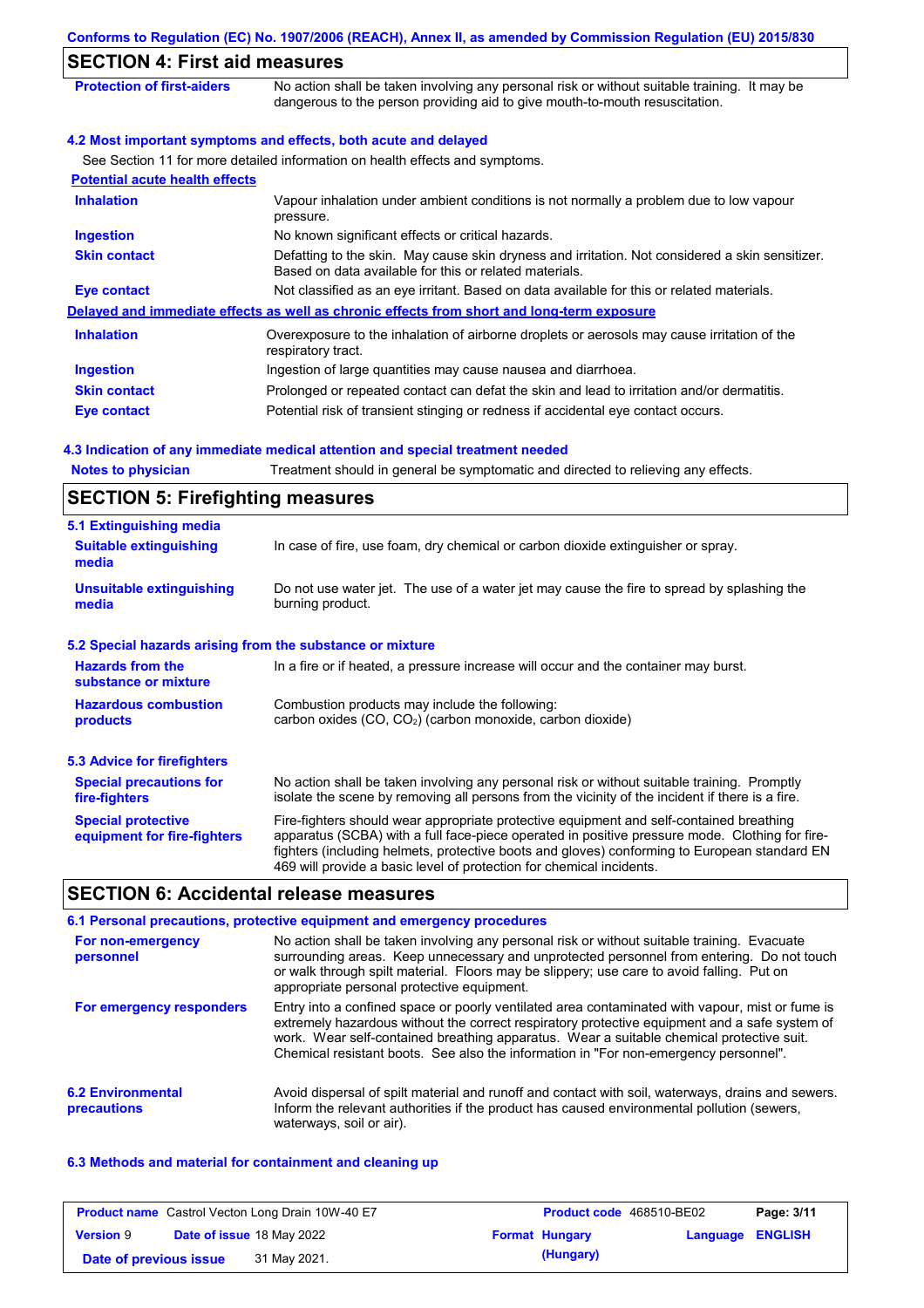# **SECTION 6: Accidental release measures**

| <b>Small spill</b>                        | Stop leak if without risk. Move containers from spill area. Absorb with an inert material and<br>place in an appropriate waste disposal container. Dispose of via a licensed waste disposal<br>contractor.                                                                                                                                                                                     |
|-------------------------------------------|------------------------------------------------------------------------------------------------------------------------------------------------------------------------------------------------------------------------------------------------------------------------------------------------------------------------------------------------------------------------------------------------|
| Large spill                               | Stop leak if without risk. Move containers from spill area. Prevent entry into sewers, water<br>courses, basements or confined areas. Contain and collect spillage with non-combustible,<br>absorbent material e.g. sand, earth, vermiculite or diatomaceous earth and place in container<br>for disposal according to local regulations. Dispose of via a licensed waste disposal contractor. |
| 6.4 Reference to other<br><b>sections</b> | See Section 1 for emergency contact information.<br>See Section 5 for firefighting measures.<br>See Section 8 for information on appropriate personal protective equipment.<br>See Section 12 for environmental precautions.<br>See Section 13 for additional waste treatment information.                                                                                                     |

# **SECTION 7: Handling and storage**

| 7.1 Precautions for safe handling                                                    |                                                                                                                                                                                                                                                                                                                                                                                                                                                                                          |
|--------------------------------------------------------------------------------------|------------------------------------------------------------------------------------------------------------------------------------------------------------------------------------------------------------------------------------------------------------------------------------------------------------------------------------------------------------------------------------------------------------------------------------------------------------------------------------------|
| <b>Protective measures</b>                                                           | Put on appropriate personal protective equipment.                                                                                                                                                                                                                                                                                                                                                                                                                                        |
| <b>Advice on general</b><br>occupational hygiene                                     | Eating, drinking and smoking should be prohibited in areas where this material is handled,<br>stored and processed. Wash thoroughly after handling. Remove contaminated clothing and<br>protective equipment before entering eating areas. See also Section 8 for additional<br>information on hygiene measures.                                                                                                                                                                         |
| <b>7.2 Conditions for safe</b><br>storage, including any<br><i>incompatibilities</i> | Store in accordance with local requlations. Store in a dry, cool and well-ventilated area, away<br>from incompatible materials (see Section 10). Keep away from heat and direct sunlight. Keep<br>container tightly closed and sealed until ready for use. Containers that have been opened must<br>be carefully resealed and kept upright to prevent leakage. Store and use only in equipment/<br>containers designed for use with this product. Do not store in unlabelled containers. |
| <b>Not suitable</b>                                                                  | Prolonged exposure to elevated temperature                                                                                                                                                                                                                                                                                                                                                                                                                                               |
| 7.3 Specific end use(s)                                                              |                                                                                                                                                                                                                                                                                                                                                                                                                                                                                          |
| <b>Recommendations</b>                                                               | See section 1.2 and Exposure scenarios in annex, if applicable.                                                                                                                                                                                                                                                                                                                                                                                                                          |

### **SECTION 8: Exposure controls/personal protection**

**Date of previous issue (Hungary)** 31 May 2021.

### **8.1 Control parameters**

| <b>Occupational exposure limits</b>                     |  |                                                                                                                                                                                                                                                                                                                                                                                                                                                                                                                                                                                                                                                                                                                                                                                                                                                                                                                                                                                                                            |                  |            |  |  |
|---------------------------------------------------------|--|----------------------------------------------------------------------------------------------------------------------------------------------------------------------------------------------------------------------------------------------------------------------------------------------------------------------------------------------------------------------------------------------------------------------------------------------------------------------------------------------------------------------------------------------------------------------------------------------------------------------------------------------------------------------------------------------------------------------------------------------------------------------------------------------------------------------------------------------------------------------------------------------------------------------------------------------------------------------------------------------------------------------------|------------------|------------|--|--|
| <b>Product/ingredient name</b>                          |  | <b>Exposure limit values</b><br>Distillates (petroleum), hydrotreated heavy paraffinic 25/2000. (IX.30) Ministry of Health and Ministry of Social and Family<br>Affairs Joint Decree (Hungary).<br>CEIL: 5 mg/m <sup>3</sup> Issued/Revised: 1/2002 Form: Mist                                                                                                                                                                                                                                                                                                                                                                                                                                                                                                                                                                                                                                                                                                                                                             |                  |            |  |  |
|                                                         |  |                                                                                                                                                                                                                                                                                                                                                                                                                                                                                                                                                                                                                                                                                                                                                                                                                                                                                                                                                                                                                            |                  |            |  |  |
|                                                         |  | Distillates (petroleum), hydrotreated heavy paraffinic 25/2000. (IX.30) Ministry of Health and Ministry of Social and Family<br>Affairs Joint Decree (Hungary).<br>CEIL: 5 mg/m <sup>3</sup> Issued/Revised: 1/2002 Form: Mist                                                                                                                                                                                                                                                                                                                                                                                                                                                                                                                                                                                                                                                                                                                                                                                             |                  |            |  |  |
| guidance only.                                          |  | Whilst specific OELs for certain components may be shown in this section, other components may be present in any mist,<br>vapour or dust produced. Therefore, the specific OELs may not be applicable to the product as a whole and are provided for                                                                                                                                                                                                                                                                                                                                                                                                                                                                                                                                                                                                                                                                                                                                                                       |                  |            |  |  |
| <b>Recommended monitoring</b><br>procedures             |  | If this product contains ingredients with exposure limits, personal, workplace atmosphere or<br>biological monitoring may be required to determine the effectiveness of the ventilation or other<br>control measures and/or the necessity to use respiratory protective equipment. Reference<br>should be made to monitoring standards, such as the following: European Standard EN 689<br>(Workplace atmospheres - Guidance for the assessment of exposure by inhalation to chemical<br>agents for comparison with limit values and measurement strategy) European Standard EN<br>14042 (Workplace atmospheres - Guide for the application and use of procedures for the<br>assessment of exposure to chemical and biological agents) European Standard EN 482<br>(Workplace atmospheres - General requirements for the performance of procedures for the<br>measurement of chemical agents) Reference to national guidance documents for methods for<br>the determination of hazardous substances will also be required. |                  |            |  |  |
| <b>Derived No Effect Level</b>                          |  |                                                                                                                                                                                                                                                                                                                                                                                                                                                                                                                                                                                                                                                                                                                                                                                                                                                                                                                                                                                                                            |                  |            |  |  |
| No DNELs/DMELs available.                               |  |                                                                                                                                                                                                                                                                                                                                                                                                                                                                                                                                                                                                                                                                                                                                                                                                                                                                                                                                                                                                                            |                  |            |  |  |
| <b>Predicted No Effect Concentration</b>                |  |                                                                                                                                                                                                                                                                                                                                                                                                                                                                                                                                                                                                                                                                                                                                                                                                                                                                                                                                                                                                                            |                  |            |  |  |
| <b>Product name</b> Castrol Vecton Long Drain 10W-40 E7 |  | Product code 468510-BE02                                                                                                                                                                                                                                                                                                                                                                                                                                                                                                                                                                                                                                                                                                                                                                                                                                                                                                                                                                                                   |                  | Page: 4/11 |  |  |
| <b>Version 9</b><br>Date of issue 18 May 2022           |  | <b>Format Hungary</b>                                                                                                                                                                                                                                                                                                                                                                                                                                                                                                                                                                                                                                                                                                                                                                                                                                                                                                                                                                                                      | Language ENGLISH |            |  |  |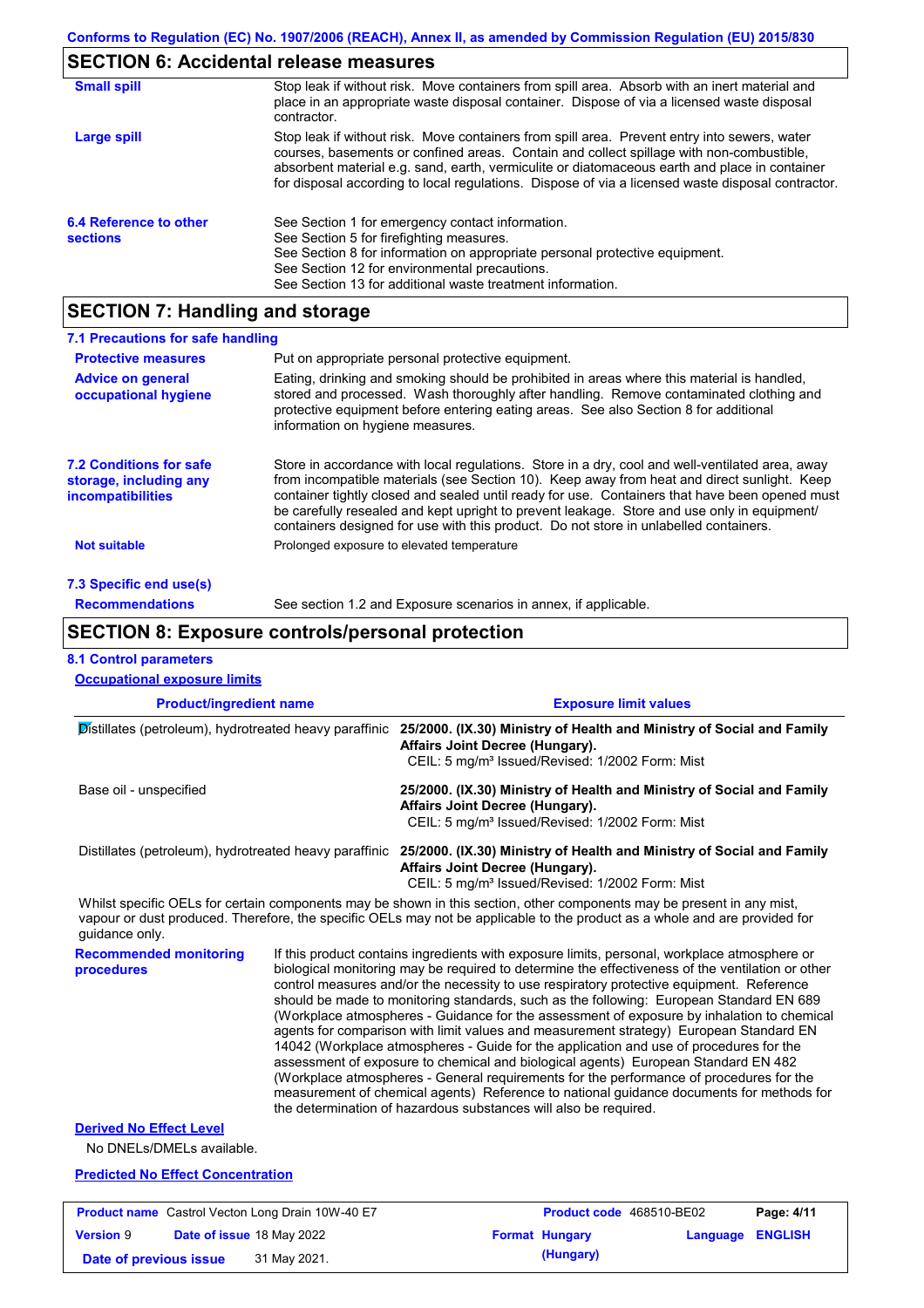# **SECTION 8: Exposure controls/personal protection**

No PNECs available

| <b>8.2 Exposure controls</b>                      |                                                                                    |                                                                                                                                                                                                                                                                                                                                                                                                                                                                         |                                                                                                                                                                                                                                                                                                                                                                                                                                                                                                         |
|---------------------------------------------------|------------------------------------------------------------------------------------|-------------------------------------------------------------------------------------------------------------------------------------------------------------------------------------------------------------------------------------------------------------------------------------------------------------------------------------------------------------------------------------------------------------------------------------------------------------------------|---------------------------------------------------------------------------------------------------------------------------------------------------------------------------------------------------------------------------------------------------------------------------------------------------------------------------------------------------------------------------------------------------------------------------------------------------------------------------------------------------------|
| <b>Appropriate engineering</b><br><b>controls</b> | kept in good condition and properly maintained.                                    | Provide exhaust ventilation or other engineering controls to keep the relevant airborne<br>concentrations below their respective occupational exposure limits.<br>All activities involving chemicals should be assessed for their risks to health, to ensure<br>The final choice of protective equipment will depend upon a risk assessment. It is important to<br>ensure that all items of personal protective equipment are compatible.                               | exposures are adequately controlled. Personal protective equipment should only be considered<br>after other forms of control measures (e.g. engineering controls) have been suitably evaluated.<br>Personal protective equipment should conform to appropriate standards, be suitable for use, be<br>Your supplier of personal protective equipment should be consulted for advice on selection and<br>appropriate standards. For further information contact your national organisation for standards. |
| <b>Individual protection measures</b>             |                                                                                    |                                                                                                                                                                                                                                                                                                                                                                                                                                                                         |                                                                                                                                                                                                                                                                                                                                                                                                                                                                                                         |
| <b>Hygiene measures</b>                           |                                                                                    | Wash hands, forearms and face thoroughly after handling chemical products, before eating,<br>smoking and using the lavatory and at the end of the working period. Ensure that eyewash<br>stations and safety showers are close to the workstation location.                                                                                                                                                                                                             |                                                                                                                                                                                                                                                                                                                                                                                                                                                                                                         |
| <b>Respiratory protection</b>                     | of the working conditions.                                                         | In case of insufficient ventilation, wear suitable respiratory equipment.<br>The correct choice of respiratory protection depends upon the chemicals being handled, the<br>conditions of work and use, and the condition of the respiratory equipment. Safety procedures<br>should be developed for each intended application. Respiratory protection equipment should<br>therefore be chosen in consultation with the supplier/manufacturer and with a full assessment |                                                                                                                                                                                                                                                                                                                                                                                                                                                                                                         |
| <b>Eye/face protection</b>                        | Safety glasses with side shields.                                                  |                                                                                                                                                                                                                                                                                                                                                                                                                                                                         |                                                                                                                                                                                                                                                                                                                                                                                                                                                                                                         |
| <b>Skin protection</b>                            |                                                                                    |                                                                                                                                                                                                                                                                                                                                                                                                                                                                         |                                                                                                                                                                                                                                                                                                                                                                                                                                                                                                         |
| <b>Hand protection</b>                            | <b>General Information:</b>                                                        | Because specific work environments and material handling practices vary, safety procedures<br>should be developed for each intended application. The correct choice of protective gloves<br>depends upon the chemicals being handled, and the conditions of work and use. Most gloves<br>best chemically resistant gloves will break down after repeated chemical exposures).                                                                                           | provide protection for only a limited time before they must be discarded and replaced (even the                                                                                                                                                                                                                                                                                                                                                                                                         |
|                                                   | a full assessment of the working conditions.                                       |                                                                                                                                                                                                                                                                                                                                                                                                                                                                         | Gloves should be chosen in consultation with the supplier / manufacturer and taking account of                                                                                                                                                                                                                                                                                                                                                                                                          |
|                                                   | Recommended: Nitrile gloves.<br><b>Breakthrough time:</b>                          |                                                                                                                                                                                                                                                                                                                                                                                                                                                                         |                                                                                                                                                                                                                                                                                                                                                                                                                                                                                                         |
|                                                   |                                                                                    | and represent how long a glove can be expected to provide effective permeation resistance. It<br>is important when following breakthrough time recommendations that actual workplace<br>conditions are taken into account. Always consult with your glove supplier for up-to-date<br>technical information on breakthrough times for the recommended glove type.<br>Our recommendations on the selection of gloves are as follows:                                      | Breakthrough time data are generated by glove manufacturers under laboratory test conditions                                                                                                                                                                                                                                                                                                                                                                                                            |
|                                                   | Continuous contact:                                                                |                                                                                                                                                                                                                                                                                                                                                                                                                                                                         |                                                                                                                                                                                                                                                                                                                                                                                                                                                                                                         |
|                                                   | can be obtained.<br>replacement regimes are determined and adhered to.             | Gloves with a minimum breakthrough time of 240 minutes, or >480 minutes if suitable gloves<br>If suitable gloves are not available to offer that level of protection, gloves with shorter<br>breakthrough times may be acceptable as long as appropriate glove maintenance and                                                                                                                                                                                          |                                                                                                                                                                                                                                                                                                                                                                                                                                                                                                         |
|                                                   | Short-term / splash protection:                                                    |                                                                                                                                                                                                                                                                                                                                                                                                                                                                         |                                                                                                                                                                                                                                                                                                                                                                                                                                                                                                         |
|                                                   | Recommended breakthrough times as above.<br>be determined and rigorously followed. | may commonly be used. Therefore, appropriate maintenance and replacement regimes must                                                                                                                                                                                                                                                                                                                                                                                   | It is recognised that for short-term, transient exposures, gloves with shorter breakthrough times                                                                                                                                                                                                                                                                                                                                                                                                       |
|                                                   | <b>Glove Thickness:</b>                                                            |                                                                                                                                                                                                                                                                                                                                                                                                                                                                         |                                                                                                                                                                                                                                                                                                                                                                                                                                                                                                         |
|                                                   |                                                                                    |                                                                                                                                                                                                                                                                                                                                                                                                                                                                         | For general applications, we recommend gloves with a thickness typically greater than 0.35 mm.                                                                                                                                                                                                                                                                                                                                                                                                          |
|                                                   |                                                                                    | It should be emphasised that glove thickness is not necessarily a good predictor of glove<br>resistance to a specific chemical, as the permeation efficiency of the glove will be dependent                                                                                                                                                                                                                                                                             | on the exact composition of the glove material. Therefore, glove selection should also be based                                                                                                                                                                                                                                                                                                                                                                                                         |
| Product name Castrol Vecton Long Drain 10W-40 E7  |                                                                                    | Product code 468510-BE02                                                                                                                                                                                                                                                                                                                                                                                                                                                | Page: 5/11                                                                                                                                                                                                                                                                                                                                                                                                                                                                                              |
| <b>Version 9</b>                                  | Date of issue 18 May 2022                                                          | <b>Format Hungary</b>                                                                                                                                                                                                                                                                                                                                                                                                                                                   | Language ENGLISH                                                                                                                                                                                                                                                                                                                                                                                                                                                                                        |

**Date of previous issue** 31 May 2021. **(Hungary)** (Hungary)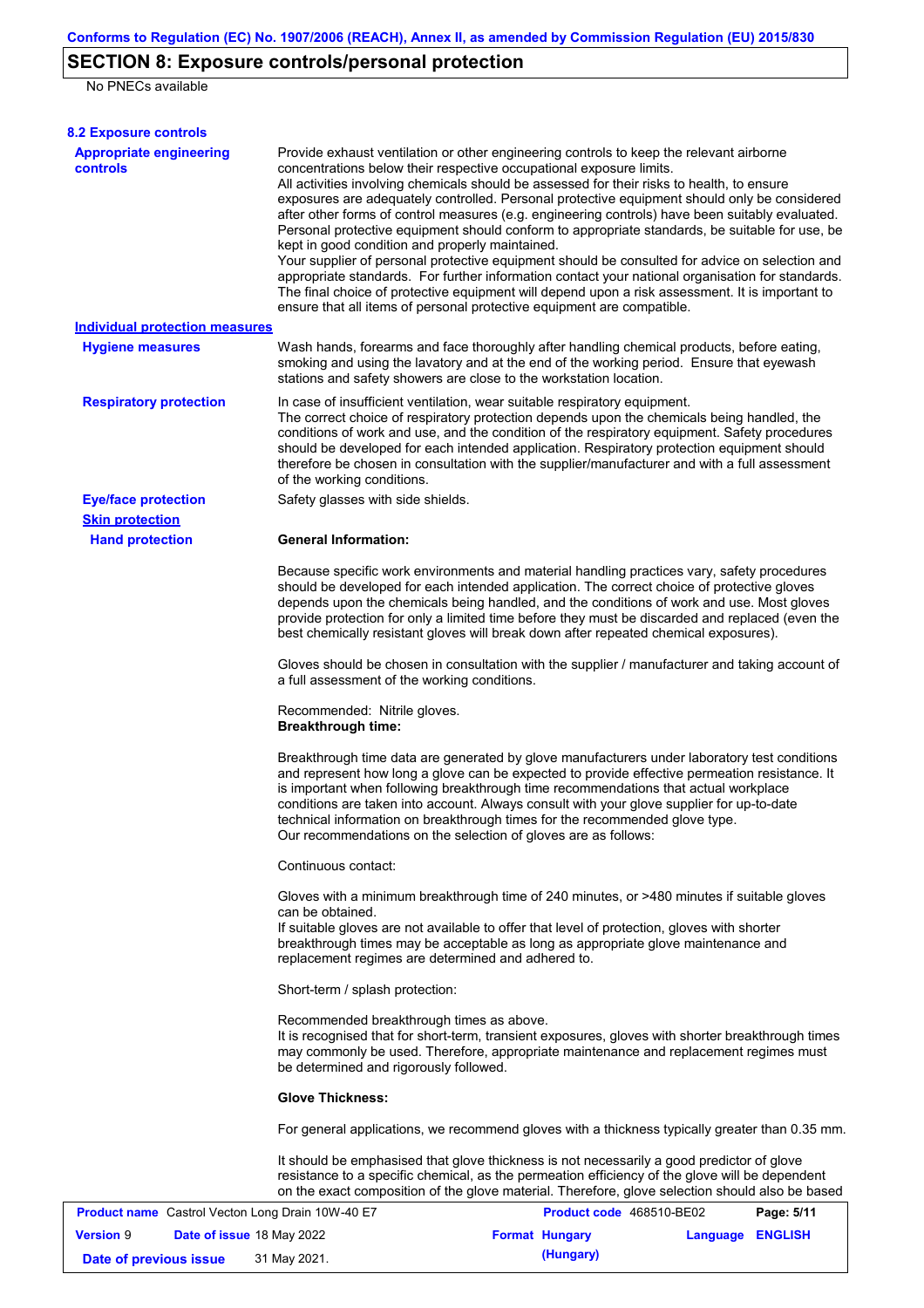# **SECTION 8: Exposure controls/personal protection**

|                                           | on consideration of the task requirements and knowledge of breakthrough times.<br>Glove thickness may also vary depending on the glove manufacturer, the glove type and the<br>glove model. Therefore, the manufacturers' technical data should always be taken into account<br>to ensure selection of the most appropriate glove for the task.                                                                                                                                                                                                                                                                                                                                       |
|-------------------------------------------|---------------------------------------------------------------------------------------------------------------------------------------------------------------------------------------------------------------------------------------------------------------------------------------------------------------------------------------------------------------------------------------------------------------------------------------------------------------------------------------------------------------------------------------------------------------------------------------------------------------------------------------------------------------------------------------|
|                                           | Note: Depending on the activity being conducted, gloves of varying thickness may be required<br>for specific tasks. For example:                                                                                                                                                                                                                                                                                                                                                                                                                                                                                                                                                      |
|                                           | • Thinner gloves (down to 0.1 mm or less) may be required where a high degree of manual<br>dexterity is needed. However, these gloves are only likely to give short duration protection and<br>would normally be just for single use applications, then disposed of.                                                                                                                                                                                                                                                                                                                                                                                                                  |
|                                           | • Thicker gloves (up to 3 mm or more) may be required where there is a mechanical (as well<br>as a chemical) risk i.e. where there is abrasion or puncture potential.                                                                                                                                                                                                                                                                                                                                                                                                                                                                                                                 |
| <b>Skin and body</b>                      | Use of protective clothing is good industrial practice.<br>Personal protective equipment for the body should be selected based on the task being<br>performed and the risks involved and should be approved by a specialist before handling this<br>product.<br>Cotton or polyester/cotton overalls will only provide protection against light superficial<br>contamination that will not soak through to the skin. Overalls should be laundered on a regular<br>basis. When the risk of skin exposure is high (e.g. when cleaning up spillages or if there is a<br>risk of splashing) then chemical resistant aprons and/or impervious chemical suits and boots<br>will be required. |
| <b>Refer to standards:</b>                | Respiratory protection: EN 529<br>Gloves: EN 420, EN 374<br>Eye protection: EN 166<br>Filtering half-mask: EN 149<br>Filtering half-mask with valve: EN 405<br>Half-mask: EN 140 plus filter<br>Full-face mask: EN 136 plus filter<br>Particulate filters: EN 143<br>Gas/combined filters: EN 14387                                                                                                                                                                                                                                                                                                                                                                                   |
| <b>Environmental exposure</b><br>controls | Emissions from ventilation or work process equipment should be checked to ensure they<br>comply with the requirements of environmental protection legislation. In some cases, fume<br>scrubbers, filters or engineering modifications to the process equipment will be necessary to<br>reduce emissions to acceptable levels.                                                                                                                                                                                                                                                                                                                                                         |

# **SECTION 9: Physical and chemical properties**

The conditions of measurement of all properties are at standard temperature and pressure unless otherwise indicated.

#### **9.1 Information on basic physical and chemical properties**

| <b>Appearance</b>                               |                                     |
|-------------------------------------------------|-------------------------------------|
| <b>Physical state</b>                           | Liquid.                             |
| Colour                                          | Amber. [Light]                      |
| Odour                                           | Not available.                      |
| <b>Odour threshold</b>                          | Not available.                      |
| рH                                              | Not applicable.                     |
| <b>Melting point/freezing point</b>             | Not available.                      |
| Initial boiling point and boiling               | Not available.                      |
| range                                           |                                     |
| <b>Pour point</b>                               | -42 °C                              |
| <b>Flash point</b>                              | Closed cup: $210^{\circ}$ C (410°F) |
| <b>Evaporation rate</b>                         | Not available.                      |
| <b>Flammability (solid, gas)</b>                | Not available.                      |
| Upper/lower flammability or<br>explosive limits | Not available.                      |
| <b>Vapour pressure</b>                          | Not available.                      |

|                        | <b>Product name</b> Castrol Vecton Long Drain 10W-40 E7 | <b>Product code</b> 468510-BE02 |                         | Page: 6/11 |
|------------------------|---------------------------------------------------------|---------------------------------|-------------------------|------------|
| <b>Version 9</b>       | <b>Date of issue 18 May 2022</b>                        | <b>Format Hungary</b>           | <b>Language ENGLISH</b> |            |
| Date of previous issue | 31 May 2021.                                            | (Hungary)                       |                         |            |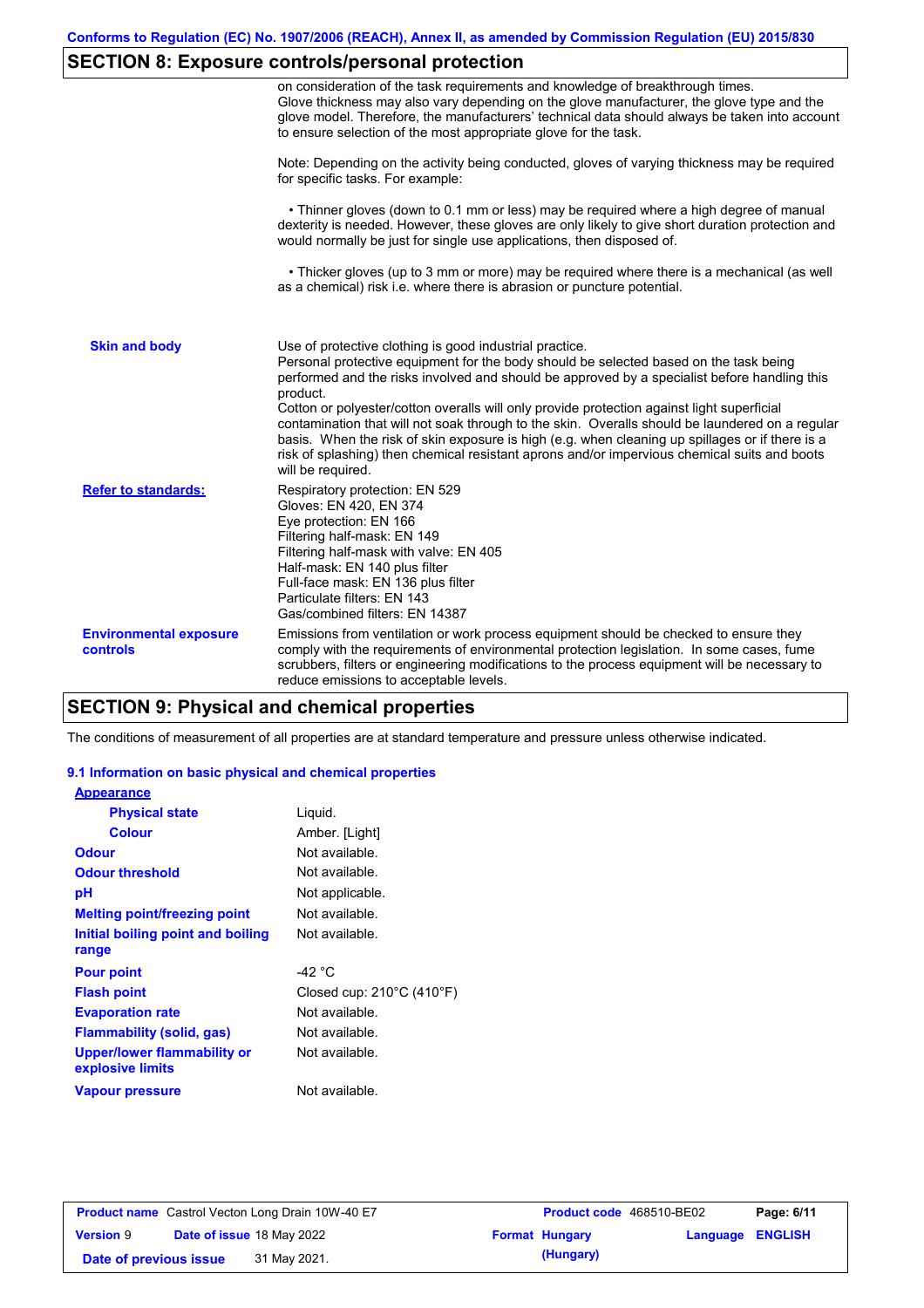# **SECTION 9: Physical and chemical properties**

|                                                   | Vapour Pressure at 20°C                                                                                                                   |           |         |                    | Vapour pressure at 50°C |     |               |
|---------------------------------------------------|-------------------------------------------------------------------------------------------------------------------------------------------|-----------|---------|--------------------|-------------------------|-----|---------------|
|                                                   | <b>Ingredient name</b>                                                                                                                    | mm Hq kPa |         | <b>Method</b>      | mm<br>Hg                | kPa | <b>Method</b> |
|                                                   | Distillates (petroleum),<br>hydrotreated heavy<br>paraffinic                                                                              | < 0.08    | < 0.011 | <b>ASTM D 5191</b> |                         |     |               |
|                                                   | Distillates (petroleum),<br>hydrotreated heavy<br>paraffinic                                                                              | < 0.08    | < 0.011 | <b>ASTM D 5191</b> |                         |     |               |
| <b>Vapour density</b>                             | Not available.                                                                                                                            |           |         |                    |                         |     |               |
| <b>Relative density</b>                           | Not available.                                                                                                                            |           |         |                    |                         |     |               |
| <b>Density</b>                                    | $\leq$ 1000 kg/m <sup>3</sup> (<1 g/cm <sup>3</sup> ) at 15 <sup>°</sup> C                                                                |           |         |                    |                         |     |               |
| <b>Solubility(ies)</b>                            | insoluble in water.                                                                                                                       |           |         |                    |                         |     |               |
| <b>Partition coefficient: n-octanol/</b><br>water | Mot applicable.                                                                                                                           |           |         |                    |                         |     |               |
| <b>Auto-ignition temperature</b>                  | Not available.                                                                                                                            |           |         |                    |                         |     |               |
| <b>Decomposition temperature</b>                  | Not available.                                                                                                                            |           |         |                    |                         |     |               |
| <b>Viscosity</b>                                  | Kinematic: 86.3 mm <sup>2</sup> /s (86.3 cSt) at $40^{\circ}$ C<br>Kinematic: 12.5 to 16.3 mm <sup>2</sup> /s (12.5 to 16.3 cSt) at 100°C |           |         |                    |                         |     |               |
| <b>Explosive properties</b>                       | Not available.                                                                                                                            |           |         |                    |                         |     |               |
| <b>Oxidising properties</b>                       | Not available.                                                                                                                            |           |         |                    |                         |     |               |
| <b>Particle characteristics</b>                   |                                                                                                                                           |           |         |                    |                         |     |               |
| <b>Median particle size</b>                       | Not applicable.                                                                                                                           |           |         |                    |                         |     |               |
| 9.2 Other information                             |                                                                                                                                           |           |         |                    |                         |     |               |
| No additional information.                        |                                                                                                                                           |           |         |                    |                         |     |               |

# **SECTION 10: Stability and reactivity**

| <b>10.1 Reactivity</b>                            | No specific test data available for this product. Refer to Conditions to avoid and Incompatible<br>materials for additional information.                                |
|---------------------------------------------------|-------------------------------------------------------------------------------------------------------------------------------------------------------------------------|
| <b>10.2 Chemical stability</b>                    | The product is stable.                                                                                                                                                  |
| <b>10.3 Possibility of</b><br>hazardous reactions | Under normal conditions of storage and use, hazardous reactions will not occur.<br>Under normal conditions of storage and use, hazardous polymerisation will not occur. |
| <b>10.4 Conditions to avoid</b>                   | Avoid all possible sources of ignition (spark or flame).                                                                                                                |
| 10.5 Incompatible materials                       | Reactive or incompatible with the following materials: oxidising materials.                                                                                             |
| <b>10.6 Hazardous</b><br>decomposition products   | Under normal conditions of storage and use, hazardous decomposition products should not be<br>produced.                                                                 |

## **SECTION 11: Toxicological information**

### **11.1 Information on toxicological effects**

| <b>Acute toxicity estimates</b> |  |  |
|---------------------------------|--|--|
|---------------------------------|--|--|

| <b>Product/ingredient name</b>                                                                                                                                                          | Oral (mg/<br>kg) | <b>Dermal</b><br>(mg/kg) | <b>Inhalation</b><br>(gases)<br>(ppm) | <b>Inhalation</b><br>(vapours)<br>(mg/l) | <b>Inhalation</b><br>(dusts)<br>and mists)<br>(mg/l) |
|-----------------------------------------------------------------------------------------------------------------------------------------------------------------------------------------|------------------|--------------------------|---------------------------------------|------------------------------------------|------------------------------------------------------|
| Phosphorodithioic acid, mixed O,O-bis(sec-Bu and<br>isooctyl) esters, zinc salts                                                                                                        | 2500             | N/A                      | N/A                                   | N/A                                      | N/A                                                  |
| Long chain alkyl phenol                                                                                                                                                                 | 2500             | N/A                      | N/A                                   | N/A                                      | N/A                                                  |
| routes of exposure<br><b>Potential acute health effects</b><br><b>Inhalation</b><br>Vapour inhalation under ambient conditions is not normally a problem due to low vapour<br>pressure. |                  |                          |                                       |                                          |                                                      |
|                                                                                                                                                                                         |                  |                          |                                       |                                          |                                                      |
| No known significant effects or critical hazards.<br><b>Ingestion</b>                                                                                                                   |                  |                          |                                       |                                          |                                                      |
| <b>Product name</b> Castrol Vecton Long Drain 10W-40 E7                                                                                                                                 |                  |                          | Product code 468510-BE02              |                                          | Page: 7/11                                           |
|                                                                                                                                                                                         |                  |                          |                                       |                                          |                                                      |
| <b>Version 9</b><br><b>Date of issue 18 May 2022</b>                                                                                                                                    |                  |                          | <b>Format Hungary</b>                 |                                          | <b>ENGLISH</b><br>Language                           |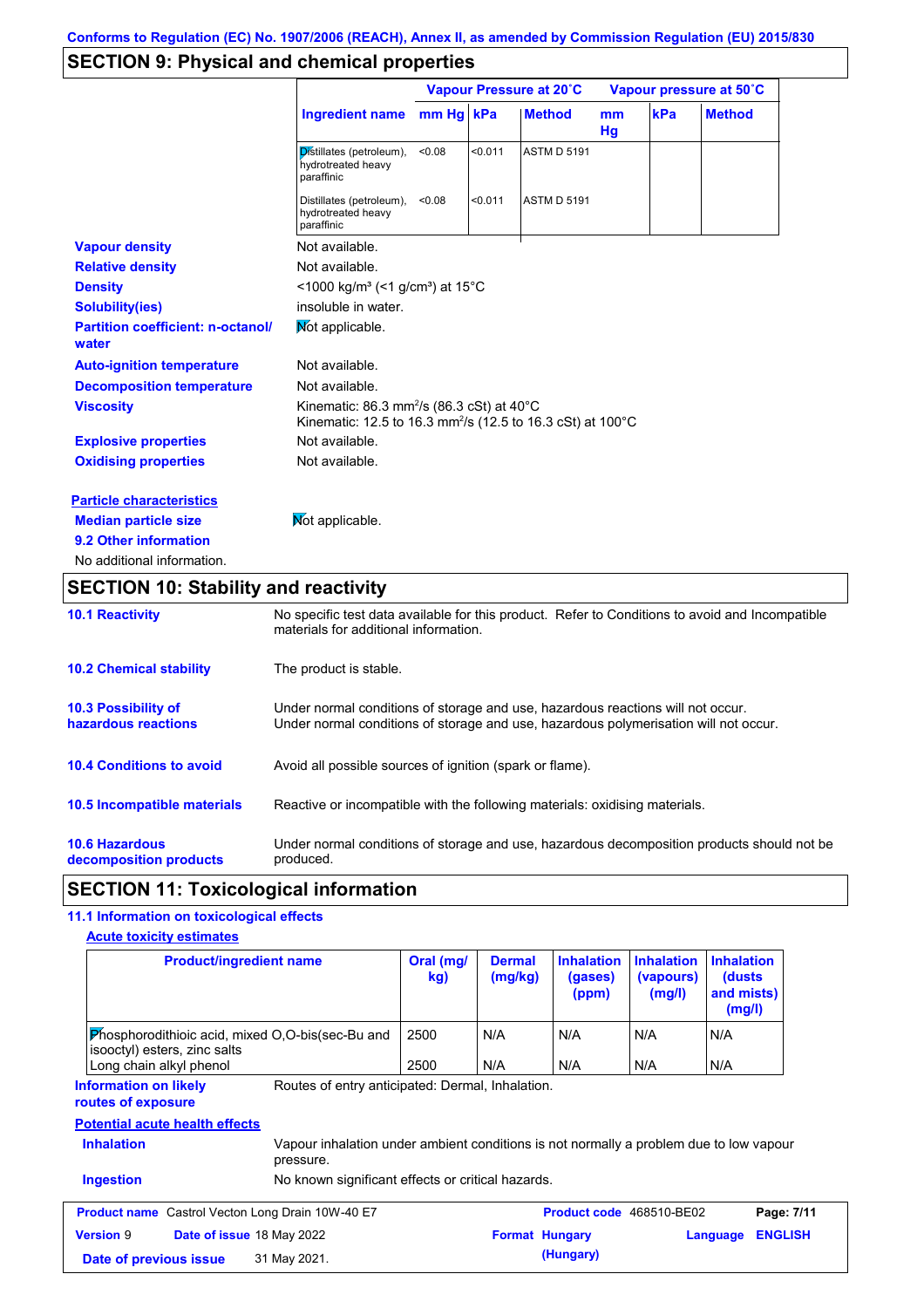## **SECTION 11: Toxicological information**

| <b>Skin contact</b>                     | Defatting to the skin. May cause skin dryness and irritation. Not considered a skin sensitizer.<br>Based on data available for this or related materials.                                                                                                                                                                                                                                                       |
|-----------------------------------------|-----------------------------------------------------------------------------------------------------------------------------------------------------------------------------------------------------------------------------------------------------------------------------------------------------------------------------------------------------------------------------------------------------------------|
| <b>Eye contact</b>                      | Not classified as an eye irritant. Based on data available for this or related materials.                                                                                                                                                                                                                                                                                                                       |
|                                         | Symptoms related to the physical, chemical and toxicological characteristics                                                                                                                                                                                                                                                                                                                                    |
| <b>Inhalation</b>                       | No specific data.                                                                                                                                                                                                                                                                                                                                                                                               |
| <b>Ingestion</b>                        | No specific data.                                                                                                                                                                                                                                                                                                                                                                                               |
| <b>Skin contact</b>                     | Adverse symptoms may include the following:<br>irritation<br>dryness<br>cracking                                                                                                                                                                                                                                                                                                                                |
| <b>Eye contact</b>                      | No specific data.                                                                                                                                                                                                                                                                                                                                                                                               |
|                                         | Delayed and immediate effects as well as chronic effects from short and long-term exposure                                                                                                                                                                                                                                                                                                                      |
| <b>Inhalation</b>                       | Overexposure to the inhalation of airborne droplets or aerosols may cause irritation of the<br>respiratory tract.                                                                                                                                                                                                                                                                                               |
| <b>Ingestion</b>                        | Ingestion of large quantities may cause nausea and diarrhoea.                                                                                                                                                                                                                                                                                                                                                   |
| <b>Skin contact</b>                     | Prolonged or repeated contact can defat the skin and lead to irritation and/or dermatitis.                                                                                                                                                                                                                                                                                                                      |
| <b>Eye contact</b>                      | Potential risk of transient stinging or redness if accidental eye contact occurs.                                                                                                                                                                                                                                                                                                                               |
| <b>Potential chronic health effects</b> |                                                                                                                                                                                                                                                                                                                                                                                                                 |
| General                                 | <b>USED ENGINE OILS</b><br>Combustion products resulting from the operation of internal combustion engines contaminate<br>engine oils during use. Used engine oil may contain hazardous components which have the<br>potential to cause skin cancer. Frequent or prolonged contact with all types and makes of used<br>engine oil must therefore be avoided and a high standard of personal hygiene maintained. |
| <b>Carcinogenicity</b>                  | No known significant effects or critical hazards.                                                                                                                                                                                                                                                                                                                                                               |
| <b>Mutagenicity</b>                     | No known significant effects or critical hazards.                                                                                                                                                                                                                                                                                                                                                               |
| <b>Developmental effects</b>            | No known significant effects or critical hazards.                                                                                                                                                                                                                                                                                                                                                               |
| <b>Fertility effects</b>                | No known significant effects or critical hazards.                                                                                                                                                                                                                                                                                                                                                               |

## **SECTION 12: Ecological information**

**12.1 Toxicity**

**Environmental hazards** Not classified as dangerous

#### **12.2 Persistence and degradability**

Partially biodegradable.

#### **12.3 Bioaccumulative potential**

This product is not expected to bioaccumulate through food chains in the environment.

| <b>12.4 Mobility in soil</b>                                  |                                                                      |
|---------------------------------------------------------------|----------------------------------------------------------------------|
| <b>Soil/water partition</b><br>coefficient (K <sub>oc</sub> ) | Not available.                                                       |
| <b>Mobility</b>                                               | Spillages may penetrate the soil causing ground water contamination. |

#### **12.5 Results of PBT and vPvB assessment**

Product does not meet the criteria for PBT or vPvB according to Regulation (EC) No. 1907/2006, Annex XIII.

### **12.6 Other adverse effects**

**Other ecological information**

Spills may form a film on water surfaces causing physical damage to organisms. Oxygen transfer could also be impaired.

### **SECTION 13: Disposal considerations**

| <b>13.1 Waste treatment methods</b> |                                                                                                                                                                      |
|-------------------------------------|----------------------------------------------------------------------------------------------------------------------------------------------------------------------|
| <b>Product</b>                      |                                                                                                                                                                      |
| <b>Methods of disposal</b>          | Where possible, arrange for product to be recycled. Dispose of via an authorised person/<br>licensed waste disposal contractor in accordance with local regulations. |
| <b>Hazardous waste</b>              | Yes.                                                                                                                                                                 |
| European waste catalogue (EWC)      |                                                                                                                                                                      |

| <b>Product name</b> Castrol Vecton Long Drain 10W-40 E7 |  |                                  | <b>Product code</b> 468510-BE02 | Page: 8/11            |                  |  |
|---------------------------------------------------------|--|----------------------------------|---------------------------------|-----------------------|------------------|--|
| <b>Version 9</b>                                        |  | <b>Date of issue 18 May 2022</b> |                                 | <b>Format Hungary</b> | Language ENGLISH |  |
| Date of previous issue                                  |  | 31 May 2021.                     |                                 | (Hungary)             |                  |  |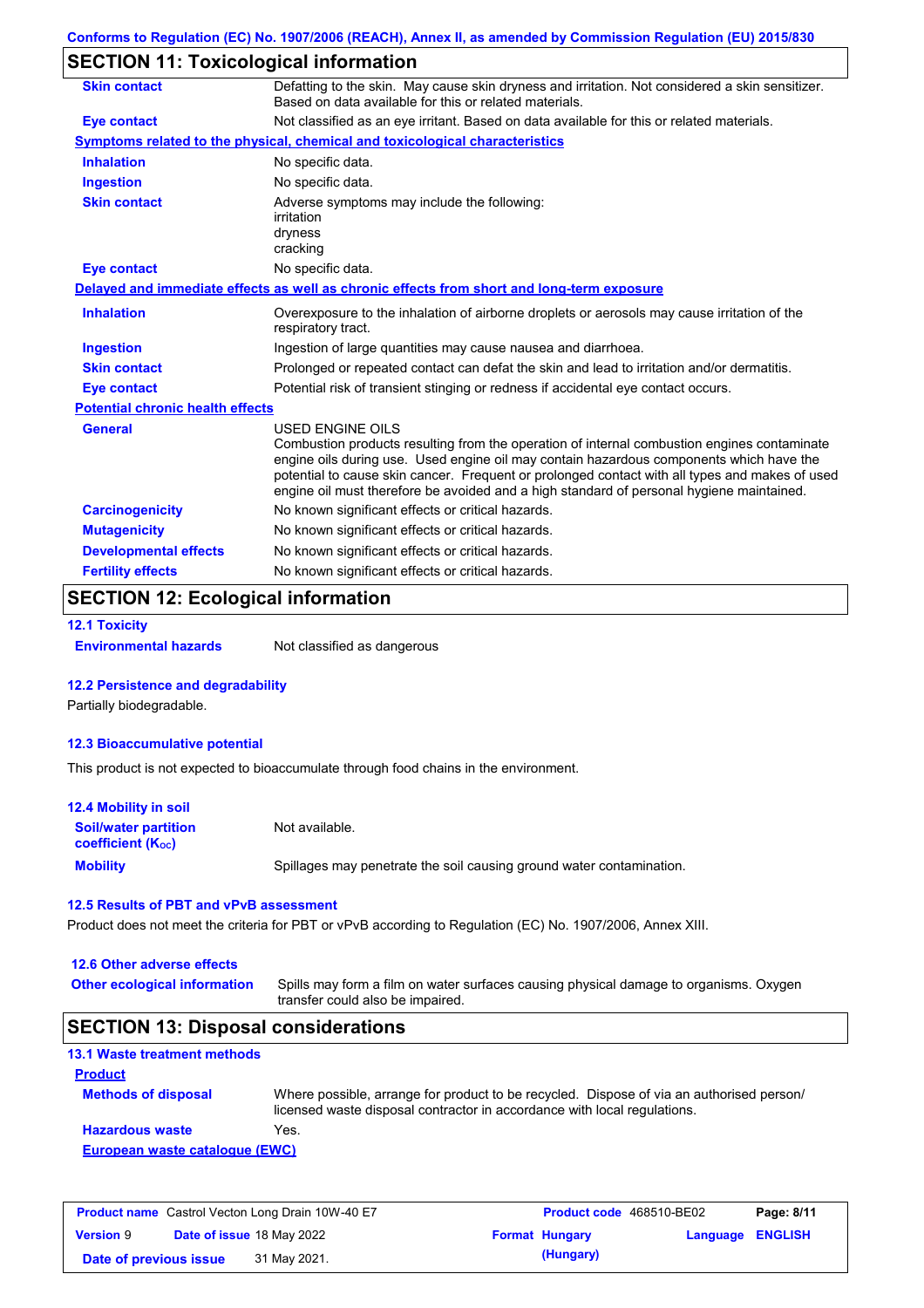### **SECTION 13: Disposal considerations**

| Waste code | <b>Waste designation</b>                                                                                               |  |
|------------|------------------------------------------------------------------------------------------------------------------------|--|
| $130208*$  | other engine, gear and lubricating oils                                                                                |  |
|            | . Harrista dariatan fund ika intandad masamulia ika mengang af anyonatantial namaninguntu memperimpun altematima menta |  |

However, deviation from the intended use and/or the presence of any potential contaminants may require an alternative waste disposal code to be assigned by the end user.

#### **Packaging**

| <b>Methods of disposal</b> | Where possible, arrange for product to be recycled. Dispose of via an authorised person/<br>licensed waste disposal contractor in accordance with local regulations.                                                                                                                                                                                                                                                                                                                            |
|----------------------------|-------------------------------------------------------------------------------------------------------------------------------------------------------------------------------------------------------------------------------------------------------------------------------------------------------------------------------------------------------------------------------------------------------------------------------------------------------------------------------------------------|
| <b>Special precautions</b> | This material and its container must be disposed of in a safe way. Care should be taken when<br>handling emptied containers that have not been cleaned or rinsed out. Empty containers or<br>liners may retain some product residues. Empty containers represent a fire hazard as they may<br>contain flammable product residues and vapour. Never weld, solder or braze empty containers.<br>Avoid dispersal of spilt material and runoff and contact with soil, waterways, drains and sewers. |
| <b>References</b>          | Commission 2014/955/EU<br>Directive 2008/98/EC                                                                                                                                                                                                                                                                                                                                                                                                                                                  |

### **SECTION 14: Transport information**

|                                           | <b>ADR/RID</b> | <b>ADN</b>     | <b>IMDG</b>    | <b>IATA</b>    |
|-------------------------------------------|----------------|----------------|----------------|----------------|
| 14.1 UN number                            | Not regulated. | Not regulated. | Not regulated. | Not regulated. |
| 14.2 UN proper<br>shipping name           |                |                |                |                |
| <b>14.3 Transport</b><br>hazard class(es) |                |                | ۰              |                |
| 14.4 Packing<br>group                     |                |                | $\blacksquare$ |                |
| 14.5<br><b>Environmental</b><br>hazards   | No.            | No.            | No.            | No.            |
| <b>Additional</b><br>information          |                |                | -              |                |

**14.6 Special precautions for user** Not available.

**14.7 Transport in bulk according to IMO instruments** Not available.

### **SECTION 15: Regulatory information**

**15.1 Safety, health and environmental regulations/legislation specific for the substance or mixture**

#### **EU Regulation (EC) No. 1907/2006 (REACH)**

**Annex XIV - List of substances subject to authorisation**

#### **Annex XIV**

None of the components are listed.

**Substances of very high concern**

None of the components are listed.

#### **EU Regulation (EC) No. 1907/2006 (REACH)**

**Annex XVII - Restrictions on the manufacture, placing on the market and use of certain dangerous substances, mixtures and articles** Not applicable.

### **Other regulations**

**REACH Status** The company, as identified in Section 1, sells this product in the EU in compliance with the current requirements of REACH.

| <b>Product name</b> Castrol Vecton Long Drain 10W-40 E7 |  |                                  | <b>Product code</b> 468510-BE02 | Page: 9/11            |                         |  |
|---------------------------------------------------------|--|----------------------------------|---------------------------------|-----------------------|-------------------------|--|
| <b>Version 9</b>                                        |  | <b>Date of issue 18 May 2022</b> |                                 | <b>Format Hungary</b> | <b>Language ENGLISH</b> |  |
| Date of previous issue                                  |  | 31 May 2021.                     |                                 | (Hungary)             |                         |  |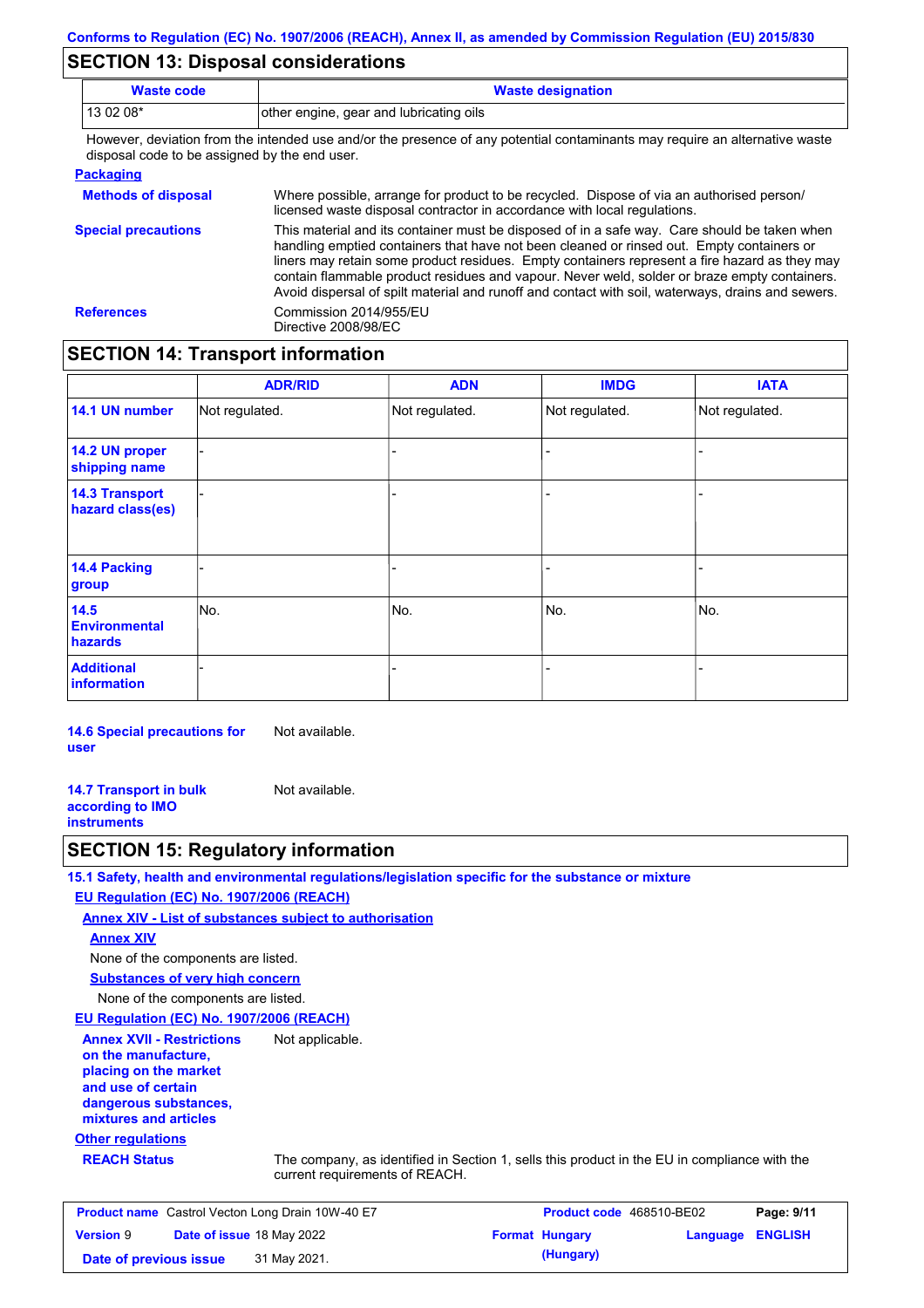# **SECTION 15: Regulatory information**

| <b>United States inventory</b><br>(TSCA 8b)                     | At least one component is not listed.                                                                                                                                                                                                                                                                                                                                                                                                                                                                                              |
|-----------------------------------------------------------------|------------------------------------------------------------------------------------------------------------------------------------------------------------------------------------------------------------------------------------------------------------------------------------------------------------------------------------------------------------------------------------------------------------------------------------------------------------------------------------------------------------------------------------|
| <b>Australia inventory (AIIC)</b>                               | At least one component is not listed.                                                                                                                                                                                                                                                                                                                                                                                                                                                                                              |
| <b>Canada inventory</b>                                         | At least one component is not listed.                                                                                                                                                                                                                                                                                                                                                                                                                                                                                              |
| <b>China inventory (IECSC)</b>                                  | At least one component is not listed.                                                                                                                                                                                                                                                                                                                                                                                                                                                                                              |
| <b>Japan inventory (CSCL)</b>                                   | At least one component is not listed.                                                                                                                                                                                                                                                                                                                                                                                                                                                                                              |
| <b>Korea inventory (KECI)</b>                                   | All components are listed or exempted.                                                                                                                                                                                                                                                                                                                                                                                                                                                                                             |
| <b>Philippines inventory</b><br>(PICCS)                         | At least one component is not listed.                                                                                                                                                                                                                                                                                                                                                                                                                                                                                              |
| <b>Taiwan Chemical</b><br><b>Substances Inventory</b><br>(TCSI) | All components are listed or exempted.                                                                                                                                                                                                                                                                                                                                                                                                                                                                                             |
| Ozone depleting substances (1005/2009/EU)                       |                                                                                                                                                                                                                                                                                                                                                                                                                                                                                                                                    |
| Not listed.                                                     |                                                                                                                                                                                                                                                                                                                                                                                                                                                                                                                                    |
| Prior Informed Consent (PIC) (649/2012/EU)<br>Not listed.       |                                                                                                                                                                                                                                                                                                                                                                                                                                                                                                                                    |
| <b>Persistent Organic Pollutants</b><br>Not listed.             |                                                                                                                                                                                                                                                                                                                                                                                                                                                                                                                                    |
| <b>EU - Water framework directive - Priority substances</b>     |                                                                                                                                                                                                                                                                                                                                                                                                                                                                                                                                    |
| None of the components are listed.                              |                                                                                                                                                                                                                                                                                                                                                                                                                                                                                                                                    |
| <b>Seveso Directive</b>                                         |                                                                                                                                                                                                                                                                                                                                                                                                                                                                                                                                    |
| This product is not controlled under the Seveso Directive.      |                                                                                                                                                                                                                                                                                                                                                                                                                                                                                                                                    |
| <b>References</b>                                               | Act No. XXV of 2000 on chemical safety<br>Decree No. 25/2000 (IX.30.) EüM of the Ministry of Health on chemical safety at work plus<br>amendments<br>Decree No. 44/2000 (XII.27.) EüM of the Ministry of Health on detailed arrangements for certain<br>procedures, activities relating to dangerous substances and dangerous preparations plus<br>amendments<br>38/2009 (VII.7) The International Carriage of Dangerous Goods by the European Agreement<br>(ADR) "A" and "B" on the application of national annex plus amendments |
| <b>15.2 Chemical safety</b><br>assessment                       | A Chemical Safety Assessment has been carried out for one or more of the substances within<br>this mixture. A Chemical Safety Assessment has not been carried out for the mixture itself.                                                                                                                                                                                                                                                                                                                                          |

## **SECTION 16: Other information**

| <b>Abbreviations and acronyms</b>                        | Inland Waterway                                                 | ADN = European Provisions concerning the International Carriage of Dangerous Goods by    |                    |
|----------------------------------------------------------|-----------------------------------------------------------------|------------------------------------------------------------------------------------------|--------------------|
|                                                          | Road                                                            | ADR = The European Agreement concerning the International Carriage of Dangerous Goods by |                    |
|                                                          | ATE = Acute Toxicity Estimate                                   |                                                                                          |                    |
|                                                          | BCF = Bioconcentration Factor                                   |                                                                                          |                    |
|                                                          | CAS = Chemical Abstracts Service                                |                                                                                          |                    |
|                                                          |                                                                 | CLP = Classification, Labelling and Packaging Regulation [Regulation (EC) No. 1272/2008] |                    |
|                                                          | CSA = Chemical Safety Assessment                                |                                                                                          |                    |
|                                                          | CSR = Chemical Safety Report                                    |                                                                                          |                    |
|                                                          | <b>DMEL = Derived Minimal Effect Level</b>                      |                                                                                          |                    |
|                                                          | DNEL = Derived No Effect Level                                  |                                                                                          |                    |
|                                                          |                                                                 | EINECS = European Inventory of Existing Commercial chemical Substances                   |                    |
|                                                          | ES = Exposure Scenario                                          |                                                                                          |                    |
|                                                          | EUH statement = CLP-specific Hazard statement                   |                                                                                          |                    |
|                                                          | EWC = European Waste Catalogue                                  |                                                                                          |                    |
|                                                          |                                                                 | GHS = Globally Harmonized System of Classification and Labelling of Chemicals            |                    |
|                                                          | IATA = International Air Transport Association                  |                                                                                          |                    |
|                                                          | IBC = Intermediate Bulk Container                               |                                                                                          |                    |
|                                                          | IMDG = International Maritime Dangerous Goods                   |                                                                                          |                    |
|                                                          | LogPow = logarithm of the octanol/water partition coefficient   |                                                                                          |                    |
|                                                          |                                                                 | MARPOL = International Convention for the Prevention of Pollution From Ships, 1973 as    |                    |
|                                                          | modified by the Protocol of 1978. ("Marpol" = marine pollution) |                                                                                          |                    |
|                                                          | OECD = Organisation for Economic Co-operation and Development   |                                                                                          |                    |
|                                                          | PBT = Persistent, Bioaccumulative and Toxic                     |                                                                                          |                    |
|                                                          | PNEC = Predicted No Effect Concentration                        |                                                                                          |                    |
|                                                          |                                                                 | REACH = Registration, Evaluation, Authorisation and Restriction of Chemicals Regulation  |                    |
|                                                          | [Regulation (EC) No. 1907/2006]                                 |                                                                                          |                    |
| <b>Broduct name</b> Castrol Voctor Long Drain 1011/40 EZ |                                                                 | <b>Draduct cade, 169510 RE02</b>                                                         | <b>Dogo: 10/11</b> |

| <b>Product name</b> Castrol Vecton Long Drain 10W-40 E7 |  |                                  | <b>Product code</b> 468510-BE02 | Page: 10/11           |                         |  |
|---------------------------------------------------------|--|----------------------------------|---------------------------------|-----------------------|-------------------------|--|
| <b>Version 9</b>                                        |  | <b>Date of issue 18 May 2022</b> |                                 | <b>Format Hungary</b> | <b>Language ENGLISH</b> |  |
| Date of previous issue                                  |  | 31 May 2021.                     |                                 | (Hungary)             |                         |  |